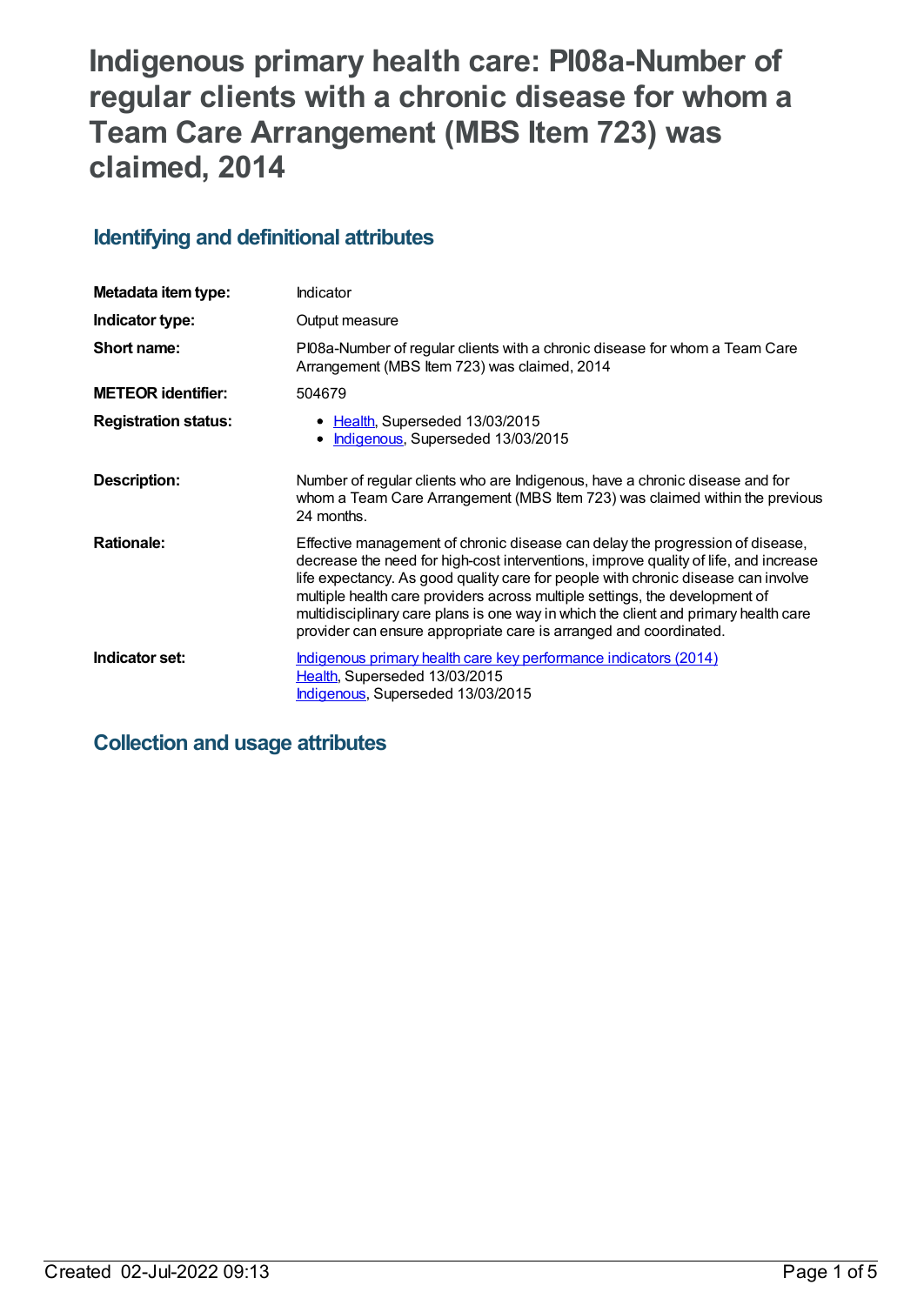| <b>Computation description:</b> | Count of regular clients who are Indigenous, have a chronic disease and for whom<br>a Team Care Arrangement (MBS Item 723) was claimed within the previous 24<br>months.                                                                                                                                                                                                                                                                                                                                                                               |  |
|---------------------------------|--------------------------------------------------------------------------------------------------------------------------------------------------------------------------------------------------------------------------------------------------------------------------------------------------------------------------------------------------------------------------------------------------------------------------------------------------------------------------------------------------------------------------------------------------------|--|
|                                 | 'Regular client' refers to a client of an OATSIH-funded primary health care service<br>(that is required to report against the Indigenous primary health care key<br>performance indicators) who has an active medical record; that is, a client who has<br>attended the OATSIH-funded primary health care service at least 3 times in 2<br>years.                                                                                                                                                                                                     |  |
|                                 | Team Care Arrangement (MBS Item 723): The Chronic Disease Management<br>(CDM) Medicare items on the Medicare Benefits Schedule (MBS) enable GPs to<br>plan and coordinate the health care of patients with chronic or terminal medical<br>conditions, including patients with these conditions who require multidisciplinary,<br>team-based care from a GP and at least two other health or care providers<br>(Department of Health and Ageing 2011). Team Care Arrangements, for the<br>purpose of this indicator, are defined in the MBS (Item 723). |  |
|                                 | Presented as a number.                                                                                                                                                                                                                                                                                                                                                                                                                                                                                                                                 |  |
|                                 | Calculated separately for each chronic disease type:                                                                                                                                                                                                                                                                                                                                                                                                                                                                                                   |  |
|                                 | A) Type II diabetes                                                                                                                                                                                                                                                                                                                                                                                                                                                                                                                                    |  |
|                                 | Exclude Type I diabetes, secondary diabetes, gestational diabetes mellitus (GDM),<br>previous GDM, impaired fasting glucose, impaired glucose tolerance.                                                                                                                                                                                                                                                                                                                                                                                               |  |
|                                 | B) Cardiovascular disease                                                                                                                                                                                                                                                                                                                                                                                                                                                                                                                              |  |
|                                 | C) Chronic obstructive pulmonary disease                                                                                                                                                                                                                                                                                                                                                                                                                                                                                                               |  |
|                                 | D) Chronic kidney disease                                                                                                                                                                                                                                                                                                                                                                                                                                                                                                                              |  |
|                                 | At this stage, this indicator is only calculated for Type II diabetes as currently this<br>is the only relevant chronic disease type with an agreed national definition.                                                                                                                                                                                                                                                                                                                                                                               |  |
| <b>Computation:</b>             | Numerator only                                                                                                                                                                                                                                                                                                                                                                                                                                                                                                                                         |  |
| <b>Numerator:</b>               | Calculation A: Number of regular clients who are Indigenous, have Type II diabetes<br>and for whom a Team Care Arrangement (MBS Item 723) was claimed within the<br>previous 24 months.                                                                                                                                                                                                                                                                                                                                                                |  |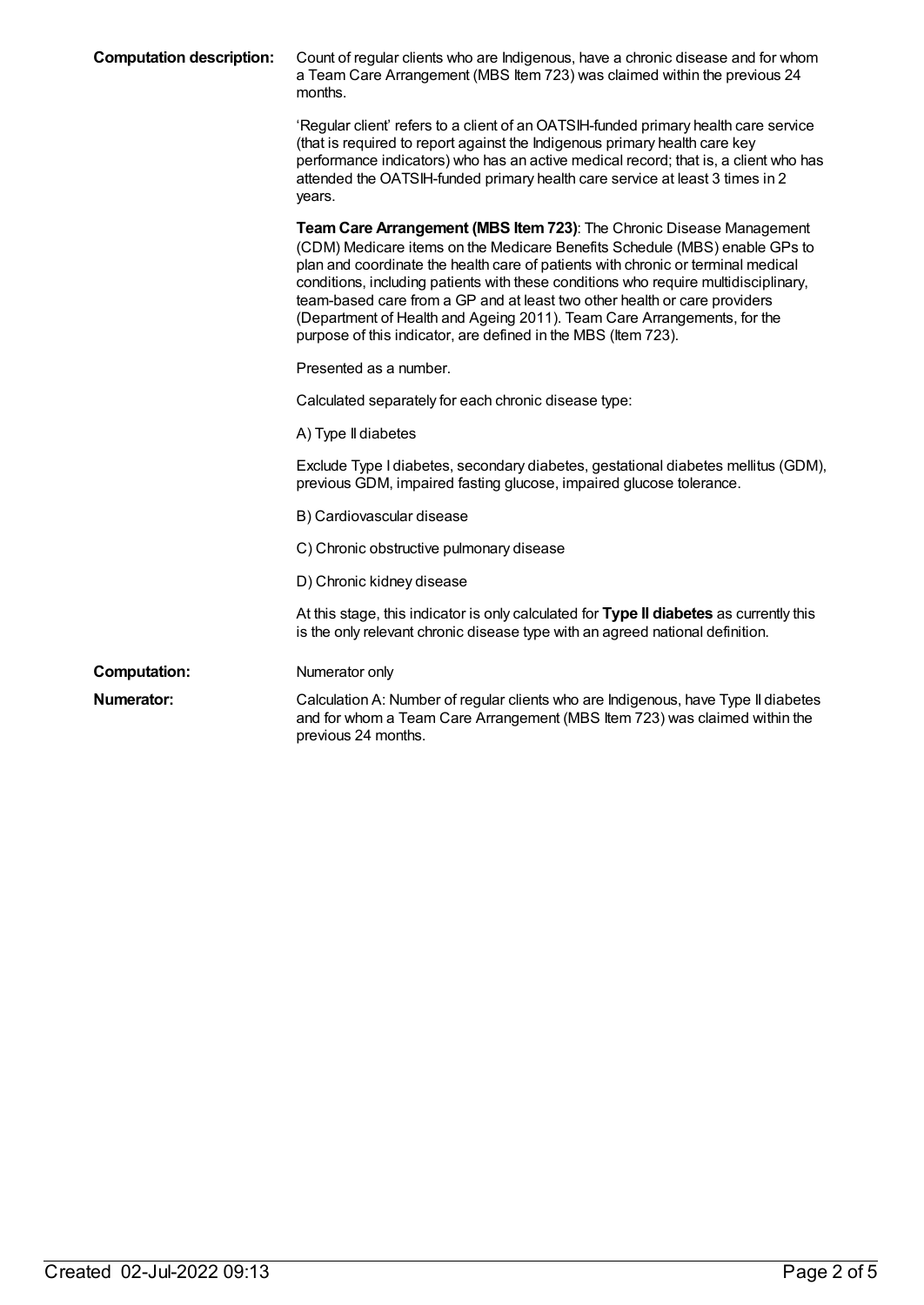[Person—diabetes](https://meteor.aihw.gov.au/content/270194) mellitus status, code NN

**Data Source**

[Indigenous](https://meteor.aihw.gov.au/content/430643) primary health care data collection

**NMDS / DSS**

[Indigenous](https://meteor.aihw.gov.au/content/504325) primary health care DSS 2014-15

**Guide for use**

Type II diabetes only.

#### **Data Element / Data Set**

[Person—Indigenous](https://meteor.aihw.gov.au/content/291036) status, code N

**Data Source**

[Indigenous](https://meteor.aihw.gov.au/content/430643) primary health care data collection

**NMDS / DSS**

[Indigenous](https://meteor.aihw.gov.au/content/504325) primary health care DSS 2014-15

#### **Data Element / Data Set**

[Person—regular](https://meteor.aihw.gov.au/content/436639) client indicator, yes/no code N

**Data Source**

[Indigenous](https://meteor.aihw.gov.au/content/430643) primary health care data collection

**NMDS / DSS**

[Indigenous](https://meteor.aihw.gov.au/content/504325) primary health care DSS 2014-15

### **Data Element / Data Set**

[Person—Team](https://meteor.aihw.gov.au/content/504991) Care Arrangement (MBS Item 723) indicator, yes/no code N

**Data Source**

[Indigenous](https://meteor.aihw.gov.au/content/430643) primary health care data collection

**NMDS / DSS**

[Indigenous](https://meteor.aihw.gov.au/content/504325) primary health care DSS 2014-15

#### **Disaggregation:** 1. Sex:

a) Male

b) Female

2. Age: a) 0-4 years b) 5-14 years c) 15-24 years d) 25-34 years e) 35-44 years f) 45-54 years g) 55-64 years h) 65 years and over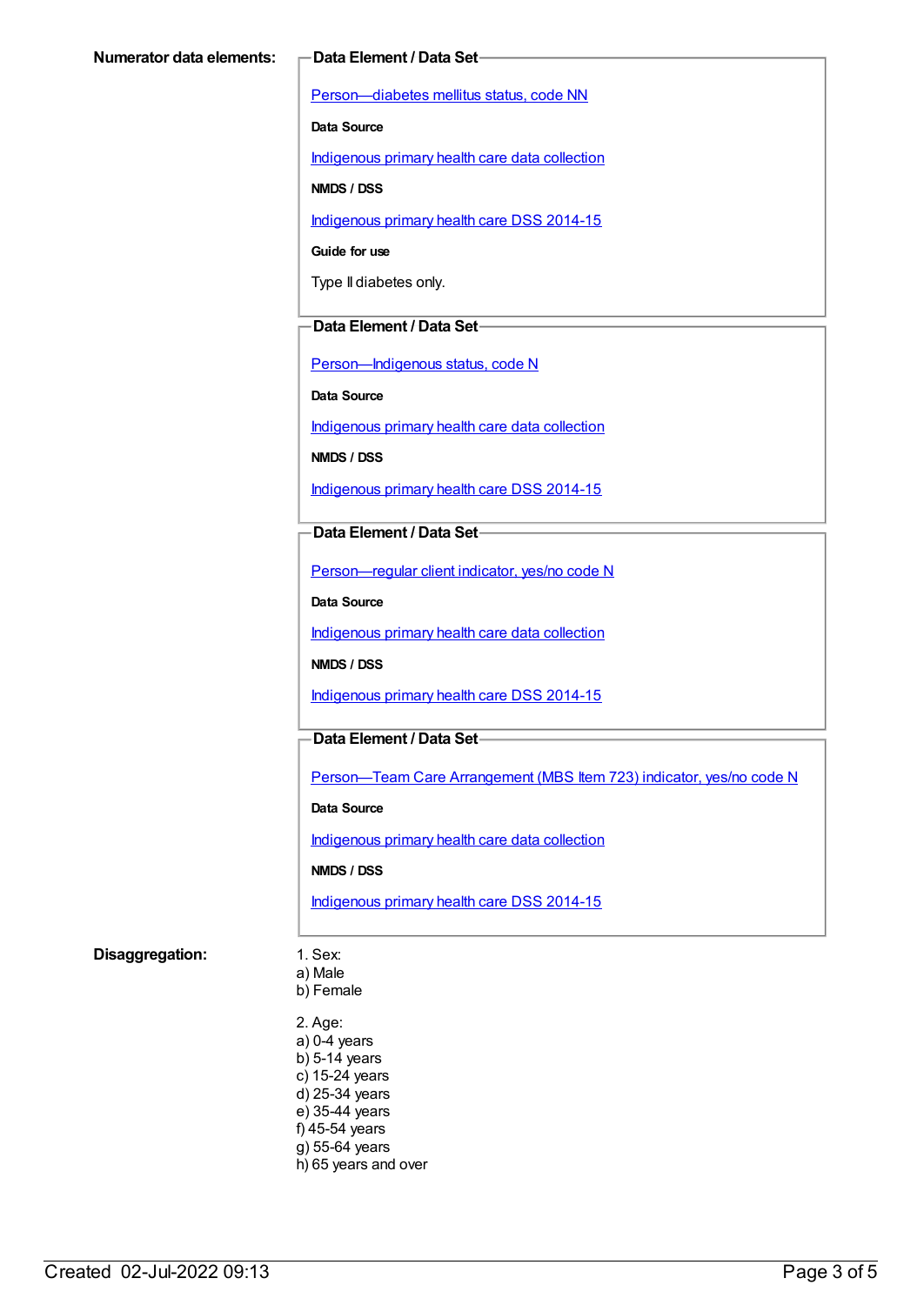#### **Data Element / Data Set**

[Person—sex,](https://meteor.aihw.gov.au/content/287316) code N

**Data Source**

[Indigenous](https://meteor.aihw.gov.au/content/430643) primary health care data collection

**NMDS / DSS**

[Indigenous](https://meteor.aihw.gov.au/content/504325) primary health care DSS 2014-15

## **Data Element / Data Set**

[Person—age,](https://meteor.aihw.gov.au/content/303794) total years N[NN]

**Data Source**

[Indigenous](https://meteor.aihw.gov.au/content/430643) primary health care data collection

**NMDS / DSS**

[Indigenous](https://meteor.aihw.gov.au/content/504325) primary health care DSS 2014-15

## **Representational attributes**

| <b>Indicator conceptual framework</b> |        |  |
|---------------------------------------|--------|--|
| Unit of measure:                      | Person |  |
| Data type:                            | Real   |  |
| <b>Representation class:</b>          | Count  |  |

| <b>Framework and</b> | Continuous |
|----------------------|------------|
| dimensions:          |            |

## **Data source attributes**

**Data sources: Data Source** [Indigenous](https://meteor.aihw.gov.au/content/430643) primary health care data collection **Frequency** 6 monthly **Data custodian** Australian Institute of Health and Welfare.

## **Accountability attributes**

|                      | <b>Further data development</b> / Further work is required to reach agreement on national definitions for other chronic |
|----------------------|-------------------------------------------------------------------------------------------------------------------------|
| collection required: | diseases including cardiovascular disease, chronic obstructive pulmonary disease                                        |
|                      | and chronic kidney disease.                                                                                             |

## **Source and reference attributes**

| <b>Submitting organisation:</b> | Australian Institute of Health and Welfare |
|---------------------------------|--------------------------------------------|
|                                 |                                            |

Department of Health